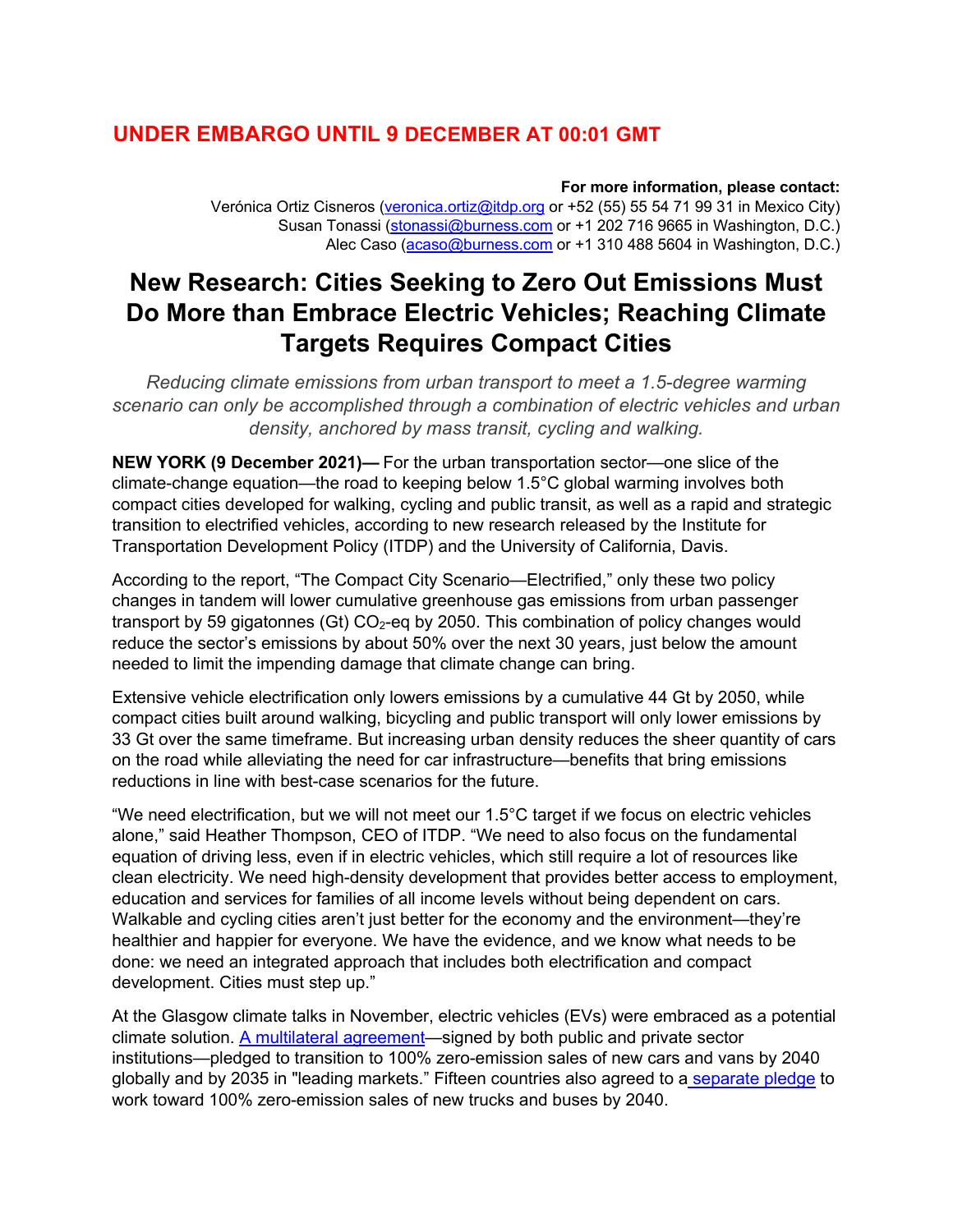Urban passenger transport in 2015 represented approximately 10% of all of humanity's greenhouse gas emissions worldwide, but emissions have been increasing steadily as private vehicles have become easier to acquire in emerging economies. To meet the goals of the Paris Agreement and keep warming below 1.5°C to avoid catastrophic climate change, cumulative carbon dioxide equivalent emissions from urban passenger transportation must fall roughly by 54 Gt in the next 30 years relative to their current trend.

"Strategically, electric vehicles and compact cities make a great pair," said Thompson. "Compact cities could reduce our energy demand by 40%, making it easier to ramp up renewable electricity in time to meet our climate goals."

"Timing is key, especially over the next ten years," added D. Taylor Reich of ITDP, one of the report's lead authors. "Electric cars aren't predicted to really go mainstream until the early 2030s, but compact city policies are ready now. If we build public transit, cycleways and compact neighborhoods today, we can reduce the demand for fossil-fuel car ownership. Transitoriented planning will pave the way for easier electrification, especially in rapidly growing cities."

| <b>Urban Transportation Scenario</b>                                                      | <b>Cumulative Emissions,</b><br>2020-2050 (gigatonnes) |
|-------------------------------------------------------------------------------------------|--------------------------------------------------------|
| <b>Current trends</b>                                                                     | 119                                                    |
| Compact cities, without electrification                                                   | 86                                                     |
| Electrification, without compact cities                                                   | 75                                                     |
| <b>Maximum cumulative emissions 2020-</b><br>2050 needed to meet Paris Agreement<br>goals | 65                                                     |
| Compact cities and electrification,<br>combined                                           | 60                                                     |

The new report also looks at the impact of these scenarios on the direct cost of urban passenger transportation. Developing compact cities—either with or without vehicle electrification—would lower all combined direct costs globally by as much as one third, from \$15 trillion total in 2050 to \$10 trillion. This includes costs to governments as well as consumers. You can see these savings play out in comparing the US, where people in the lowest-income brackets spend as much as 30% of household income on transportation, with the denser cities in the EU, where the same income brackets only spend about 7%.

"Electric cars coupled with zero-carbon electricity can virtually eliminate  $CO<sub>2</sub>$  emissions, but sales and stock turnover will take a long time to match policy goals. Further, studies have often ignored the impacts of building highways or manufacturing cars and batteries," said Dr. Lew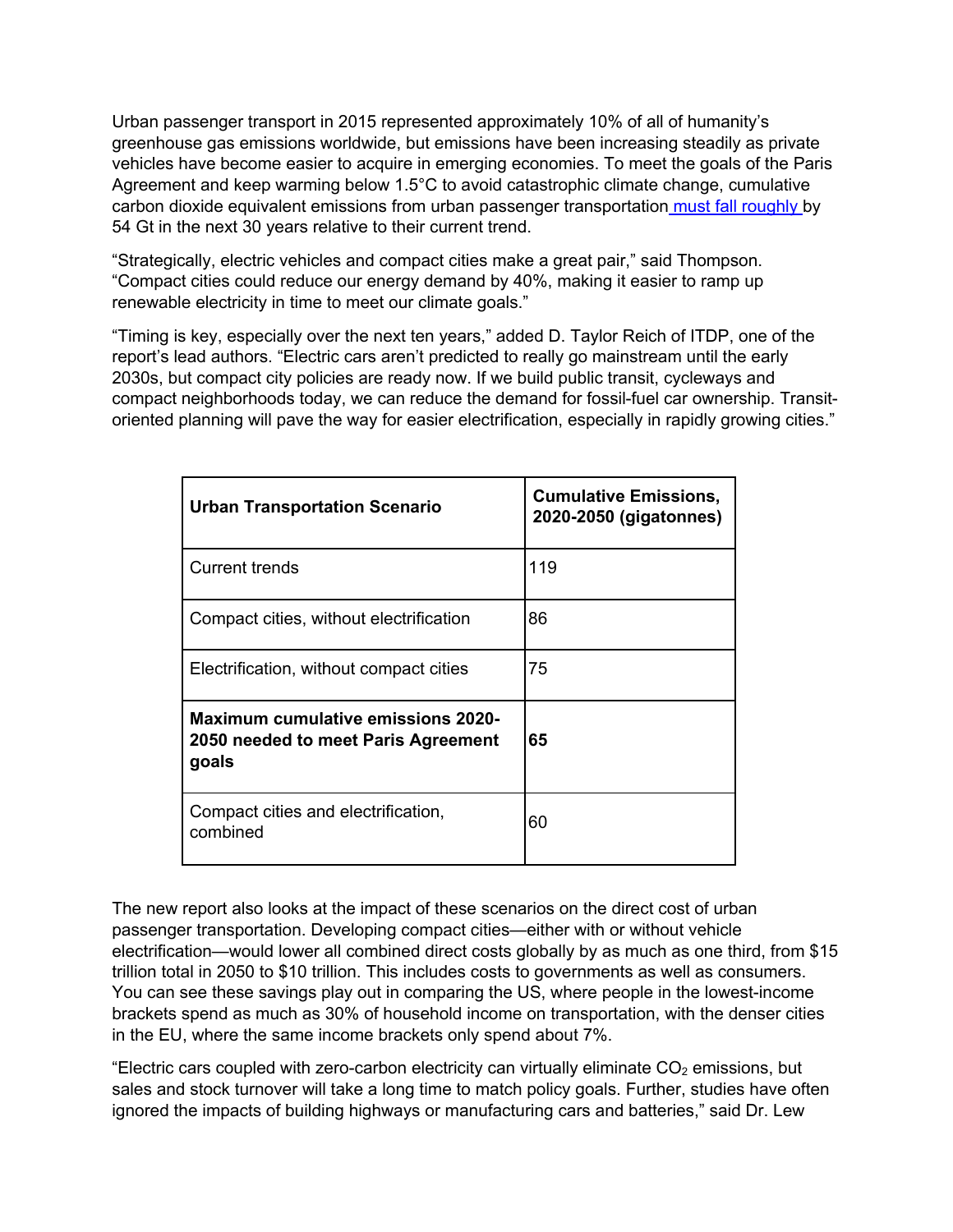Fulton, co-director of the Sustainable Transportation Energy Pathways consortium at UC Davis and one of the report's lead authors. "With all that asphalt, steel and lithium, motor vehicles will not be truly zero-carbon until all these systems are fully decarbonized, which will also take a long time. Electrification strategies combined with greater urban uptake of buses, bicycles and footpaths is likely the fastest and most cost-effective overall strategy."

#### **Transforming urban transportation**

According to the report, one approach to reducing emissions from urban passenger transport lies with EVs. EV technology is improving rapidly, and although market shares are still very low, the right policies could promote rapid electrification of passenger fleets.

Full electrification of all vehicles combined with total grid decarbonization would, in theory, prevent all emissions from passenger transport. But electrification and grid decarbonization cannot feasibly replace 100% of internal combustion engine (ICE) vehicles by 2050.

Another approach to decarbonizing urban passenger transport is the promotion of compact cities built around walking, bicycling and public transport—the *High Shift* scenario. This approach to urban planning can dramatically reduce the demand for car travel, which will lower the infrastructure needs for cars—a significant driver of emissions for the sector. The *High Shift*  scenario will also reduce the overall demand for electricity, making it easier to switch our grids to clean sources.

Both electrification and compact cities have enormous potential to decarbonize urban passenger transport. The report shows, however, that neither of those strategies alone is sufficient to reduce emissions to a level consistent with the broad strategies needed to limit global warming to 1.5°C. For that, electrification and compact cities must be combined—and other economic sectors, like manufacturing and electricity generation, must also be remade.

"It's ambitious to say we can phase out internal-combustion engines by 2040, and it's ambitious to say we can redesign cities so that more than half of travel is by walking, cycling or public transit," said Reich, "but these things are logistically and technologically feasible—all that's missing is the political will."

#### **Progress is underway**

Developing compact and dense urban centers requires policies addressing land use, walking and bicycling, public transit and disincentivizing car use. In compact, mixed-use cities, people live within a short distance of their daily needs, meaning they can walk or cycle to them. These cities also make public transit more efficient by having more destinations (homes, jobs and services) near stations and shorter distances between stations. Cities that have embraced these opportunities in land use policy include Kigali, Rwanda; Paris, France; Singapore; Portland, USA and Curitiba, Brazil.

High-quality footpaths, an extensive network of dedicated and protected bicycle lanes, and public bikeshare systems that integrate with public transit are also a primary focus. Cities that have deployed these components include Chennai, India; Bogotá, Colombia; Seville, Spain; Hangzhou, China and Mexico City, Mexico.

According to the new report, public transit—more than any other mode—makes the *High Shift* scenario possible. A massive increase in public transit compensates for more than half thedecrease in car travel, with the vast majority provided by large buses. Cities that have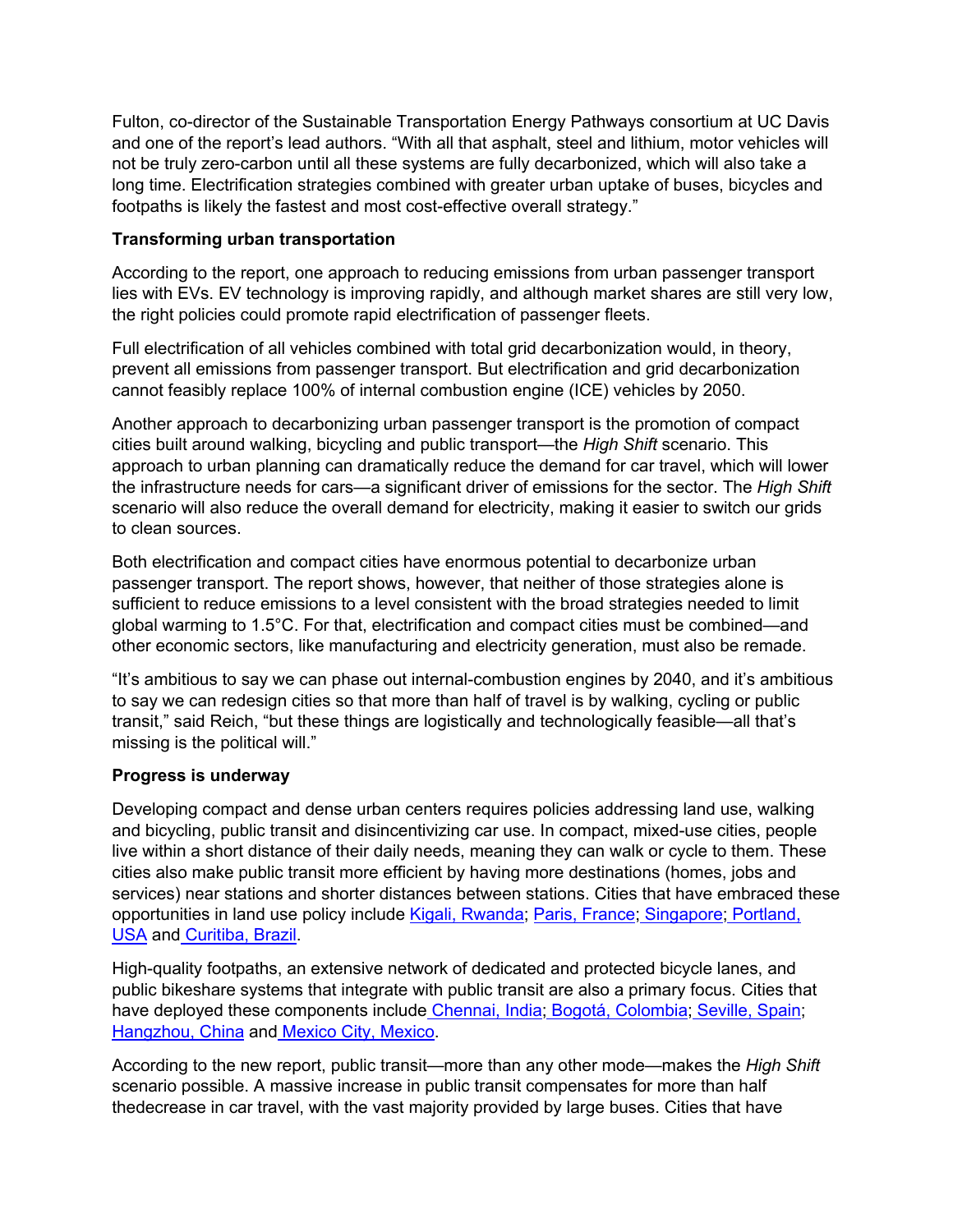boosted their public transit effectively include Seattle, USA; and Tehran, Iran and Jakarta, Indonesia.

"We know that a lot of folks want to jump into electric cars and drive off into the sunset, but the numbers are clear: electrification won't solve the problem alone," said Jacob Mason, ITDP's director of research and impact and one of the report's authors. "What the world needs now is the same energy and dedication applied to building compact cities. Walking, bicycling and public transit are just as important if we're going to keep climate change below catastrophic levels."

### **Graphics**

Figure 3.4a from the report:

Of four scenarios for urban transportation, only one could limit warming by 1.5°C



Greenhouse gas emissions: scenarios and futures Fuel / electricity (WTW) emissions from urban passenger transport

Figure 3.3 from the report: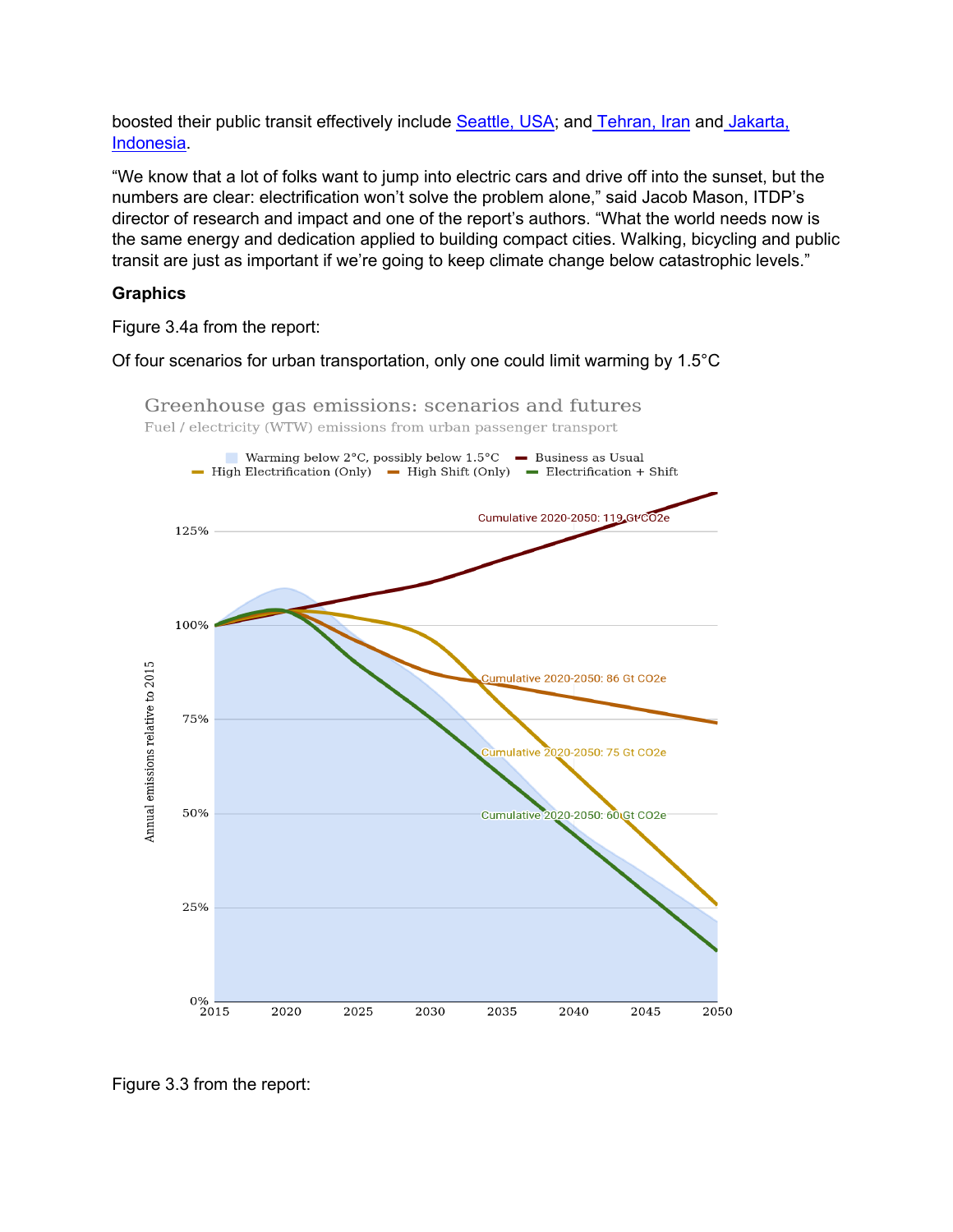#### Annual urban transportation carbon emissions for each scenario, split by vehicle, fuel and infrastructure



Greenhouse gas emissions from urban passenger transport, by sector

#### Figure 3.4e from the report:

Urban transportation carbon emissions for current and best scenarios, broken down by region and transportation mode



2050 greenhouse gas emissions from urban passenger transport by region

Figure 3.6a from the report:

Annual total direct costs of urban transportation for each scenario, broken down by transportation mode